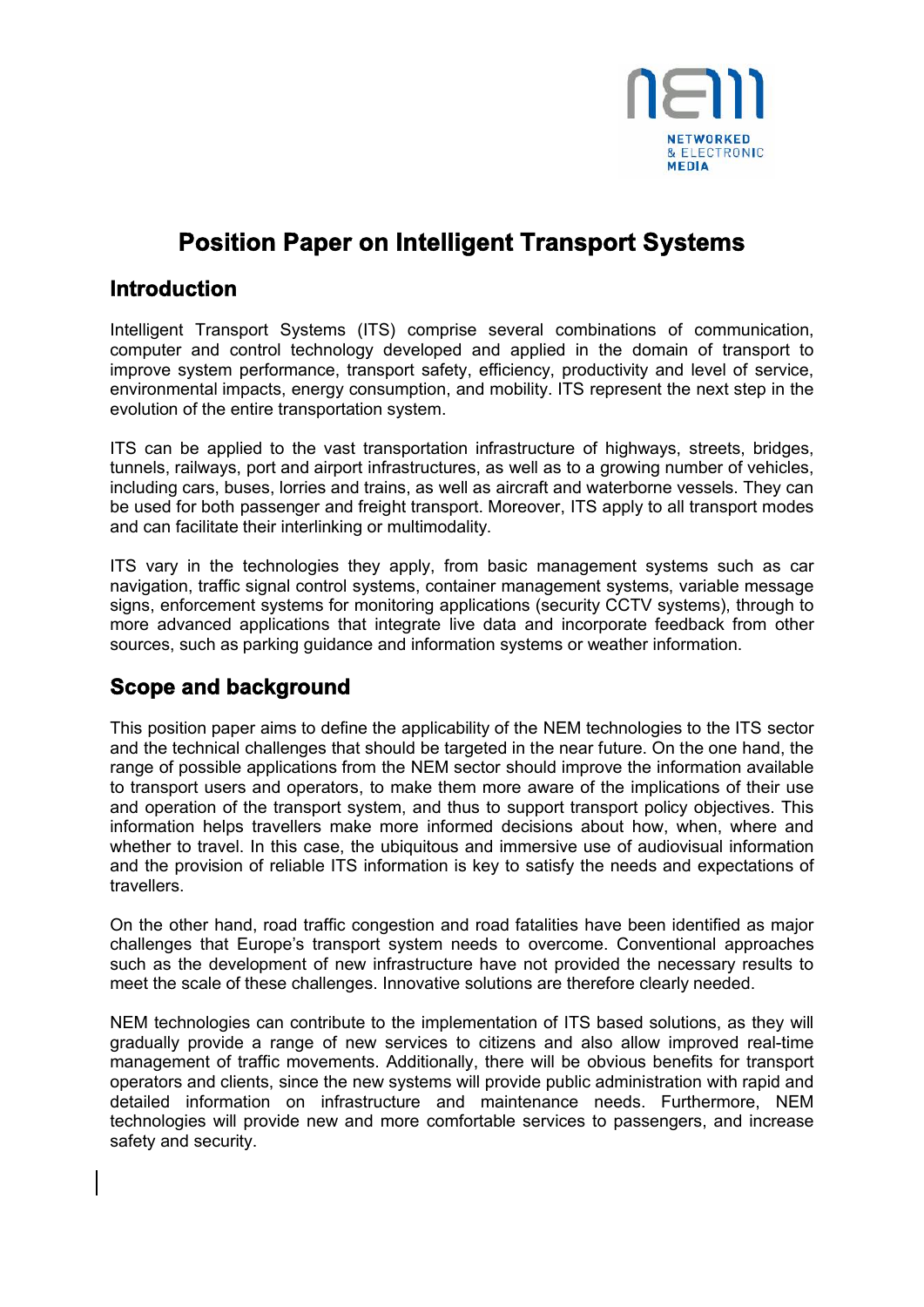

### **Strategic importance**

One of the main pillars of the European Transport Policy is to stimulate technological innovation in order to address transport problems. In September 2001, the "European transport for 2010: time to decide" White Paper, recognising the growing importance of transport in modern economies, identified several policy objectives aiming to achieve better efficiency in transport systems by the application of ICT. The main policy objectives arising from the identified challenges for transport and travel are for transport to become cleaner, more efficient and safer.

Innovative solutions are clearly needed and it is time for ITS to play their role. For example, intermodality is crucial to develop competitive alternatives to road transport. Although there have been several achievements in freight transport, a greater effort is required to ensure fuller integration of the modes, and here ITS could have a considerable impact. The same applies to multimodal passenger journeys, where ITS needs to help overcome issues like the lack of information (or sometimes the overload of information), complexity of booking and payment, and lack of reliability of connections between transport modes and operators. Existing applications have clearly demonstrated the need for reliable, real-time, ubiquitous availability of information for travellers and transport operators to efficiently exploit the services and the available infrastructures.

Furthermore, intelligent mobility solutions and transport demand management based on smart charging will alleviate congestion. In the future, there is no reason why ships, trains and cars should not have as sophisticated communication and navigation systems as aircraft. New technologies will improve real-time management of traffic movements and capacity use.

### **Current applications and challenges related to NEM technologies**

This section presents a first draft of a possible matching between the technologies defined in the SRA of the NEM platform and some of the current applications and challenges in the transport sector.

#### **Media-related applications and business models**

• Social networking and media sharing

Social networking encourages people to collaborate in media sharing, commenting, content mining and new content creation. The user paradigm is evolving from the traditional consumer model towards a much more proactive role (the *prosumer* model). Social media is helping users to interact with the real world, from figuring out the best route to get from point A to point B, to helping people avoid speeding tickets.

There are many social media tools that enable and apply social solutions in order to improve transport efficiency. Innovative initiatives such as *RideSharing, CarSharing, CarPooling Bycicle Rentals, Space availability at parkings lots or on-road Parking Spaces, are based on* user interaction to dynamically cover daily or occasional transportation needs by private car sharing and therefore, increasing travel efficiency. Moreover, an increasing number of departments of transport are using popular web-based social networking sites to enhance traveller information. Further, many public transport agencies have provided Google with data that allows Google users to obtain public transport itineraries via Google Transit.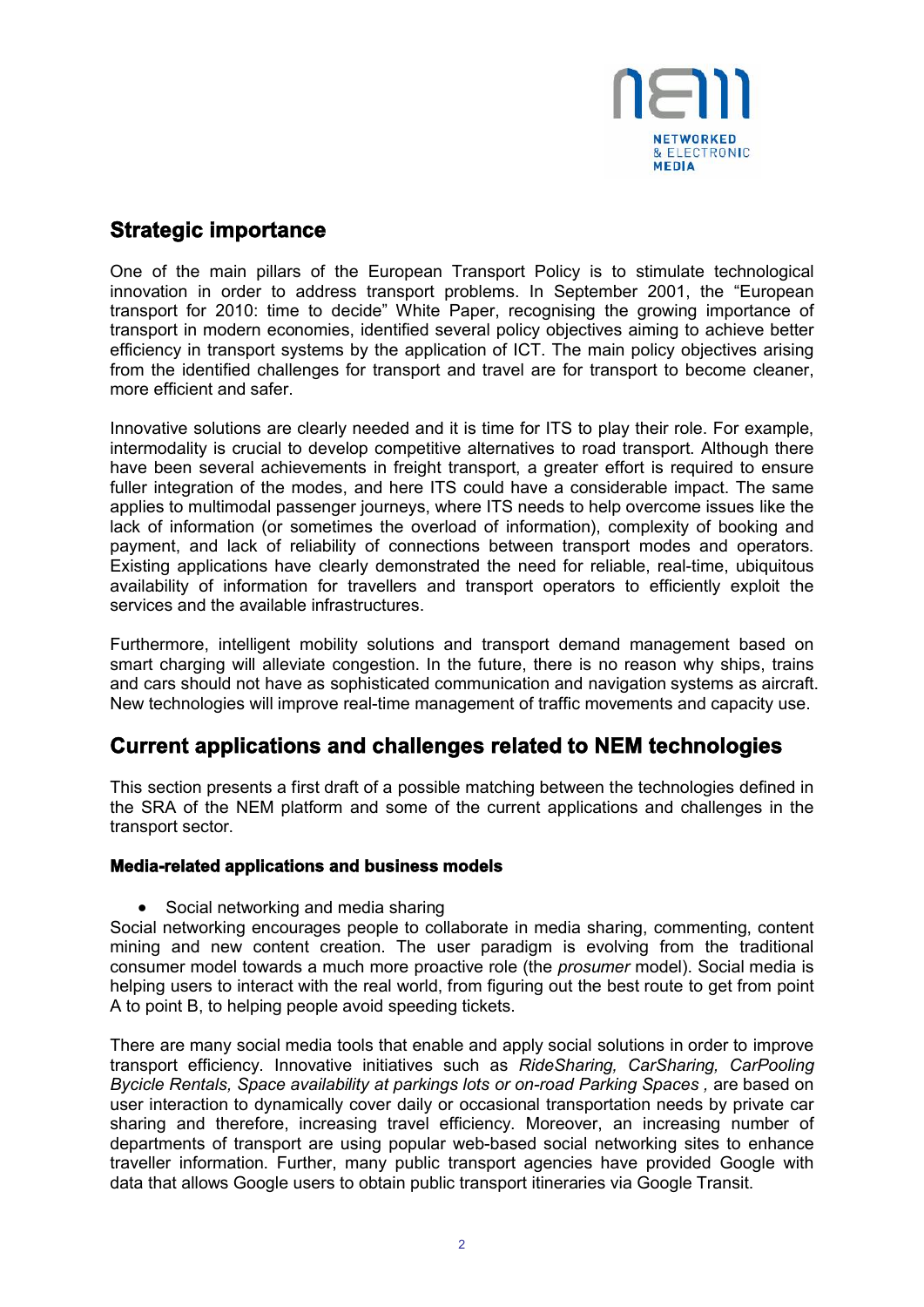

Enhancing traveller information using hosted social networking is another innovative application. Transport operators own infrastructures that provide accurate and reliable information, although they are often very costly. Also, they are far from ubiquitous and generally have a limited geographic coverage. Furthermore, they tend to offer paid services, preventing wide public acceptance and use. On the other hand, the social networking approach solves the market penetration problem and enhances wider adoption of information services. They lower the costs of the services by combining data obtained from proprietary infrastructure with the vast amount of information voluntarily shared among users, even though this may be less reliable and accurate. However, combining the two approaches together, i.e. supplementing fixed infrastructure data with content from social networks would allow validation of the free content against reliable proprietary data.

However, progress towards the introduction of Web 2.0 applications in the transport sector is less advanced that in the private sector. It is commonly accepted that social media has the capacity to become a powerful marketing channel, Several airlines (Southwest, JetBlue, Delta, Qantas and Virgin) are already using social media sites such as Twitter, Facebook or YouTube to get the online community involved, motivate them to travel and to get them spreading the word of what airline they should be travelling.

User satisfaction and quality of experience

The value perceived by the user is a critical parameter for most of the passenger transport carriers. One clear example is the growing concern about personal security, which is becoming a big impediment to public transport use, especially to women and the elderly. In this case, ITS technologies do not eliminate the need for security personnel, but can make them much more efficient and effective.

Additionally, on-board infotainment systems and services involving broadband access and video/TV content delivery to mobile devices can substantially improve the added value and the QoE perceived by public transport users. Therefore, it is vital to evaluate the value of the services from the point of view of the users.

#### **Content creation**

New forms of content

Common and harmonised driver training and assessment procedures should be implemented across Europe through the use of multimedia tools. This would lead to novice drivers being involved in fewer accidents and also to more experienced drivers being identified and recognised for their skills.. Social benefits can be expected from the potential application of serious games applications for education and training, such as the ongoing eco-driving experiments to provide eco-route guidance and improve drivers' behaviour by means of probe traffic data and IT-based monitoring systems, which are expected to significantly improve travel time and fuel consumption.

• Tools for content creation and manipulation

Travel and traffic information systems are evolving rapidly due to several factors: new sensors can provide even more accurate information about an increasing number of events, creating needs for new tools to analyze the consequences of what is happening on the road and in public transport.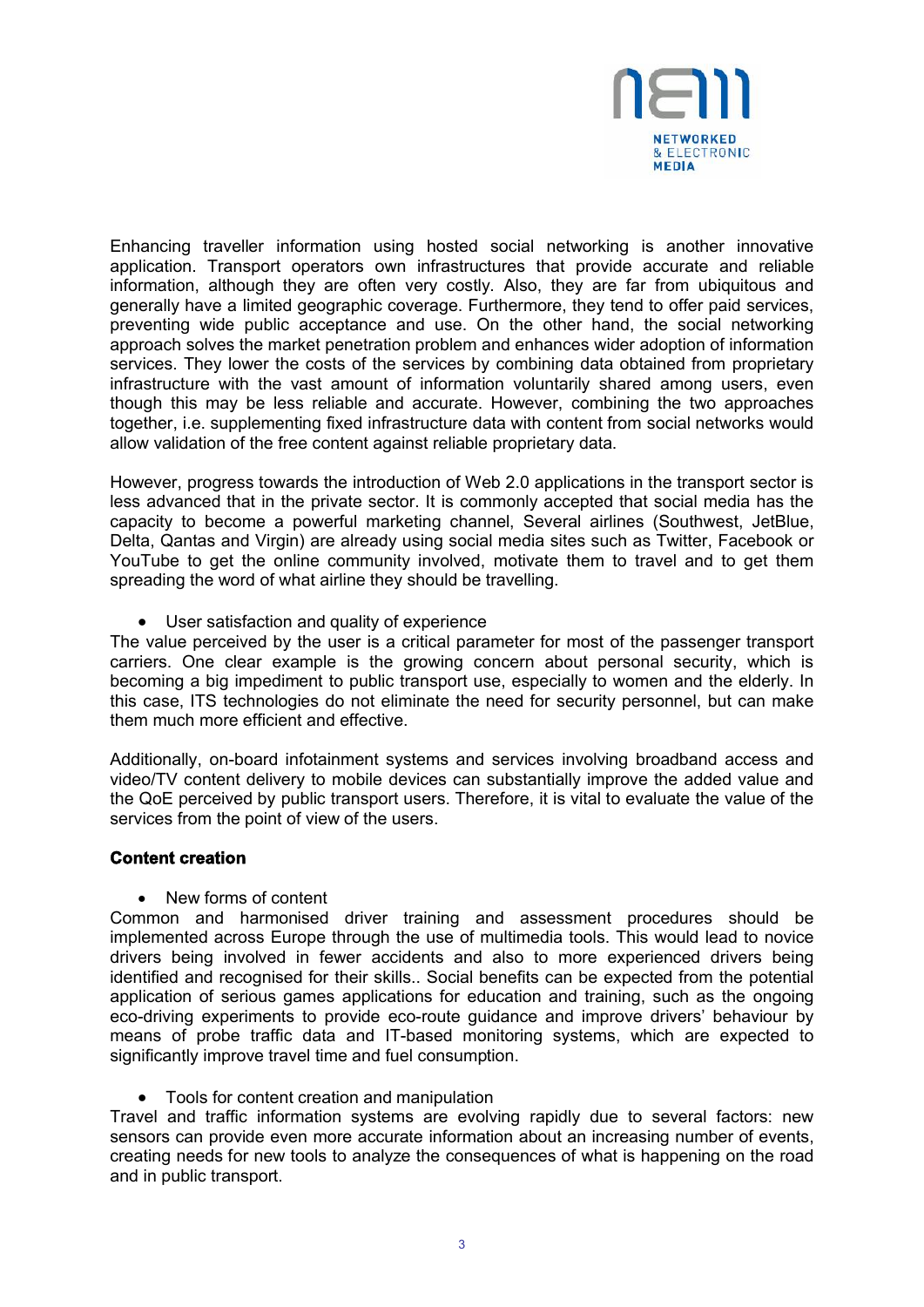

ITS based operation and control centres are being progressively implemented in major corridors and urban areas, and interconnections between them are being developed. The development of on-board and nomadic devices in vehicles and in the pockets of pedestrians opens opportunities to create new services: intermodal comparisons, navigation to the "last mile". In this context, there will be a clear need for advanced information processing and analysis tools in order to support integrated mobility management systems, especially in relation to the traffic infrastructure and control centres.

#### **Networking and delivery infrastructure**

• Network architecture

Vehicle-to-Infrastructure (V2I) and Vehicle-to-Vehicle (V2V) mobile communications have driven ITS development for a significant period of time. There are many examples of successful ITS technologies that have been proved in practice in cell phones, broadcasting, GPS, DSRC and now further technical innovation and expansion is strongly expected, such as Wi-Fi, 802.11p and next generation cell phones systems. Several leading edge technological deployments for the connected vehicle and connected traveller are now penetrating the ITS market, expanding financial opportunities, creating new jobs, and addressing transport complexities and issues in society through new paradigms of "intellidrive" and "intelli-travel".

Moreover, cooperative V2V and V2I safety support systems can inform drivers about dangerous situations in order to avoid collisions. Drivers will be well informed about the prevailing conditions ahead. These technologies will be useful not only in urban areas, but also in rural areas with applications like hazard warning, slippery road warning based on floating car data, emergency call, and systems to improve safety for pedestrians and other unprotected road users. Therefore, standards and architectures for V2V and V2I communication are an important element for the evolution of new transport systems providing safety and mobility services.

Next generation WLAN and cellular based V2V and V2I communication systems are expected to also enable other key ITS services such as traffic management; electronic tolling; or on-board infotainment with different impacts on the requirements of the infrastructure and underlying technologies.

#### **Content search and media presentation**

Automatic semantic annotation

Integrated and real-time door-to-door information systems are a key tool in developing workable and attractive long-distance and European passenger intermodality. Well promoted, accessible real-time information is necessary to smoothly plan for, and negotiate transfers. For the key issue of fusion of heterogeneous databases, more advanced metadata are emerging, which make it easier and cheaper to combine data sources. Several attempts to develop transportation ontologies have been made worldwide. The use of available ontology data models can guide the design of new transportation data models to maximize the potential of transportation ontology.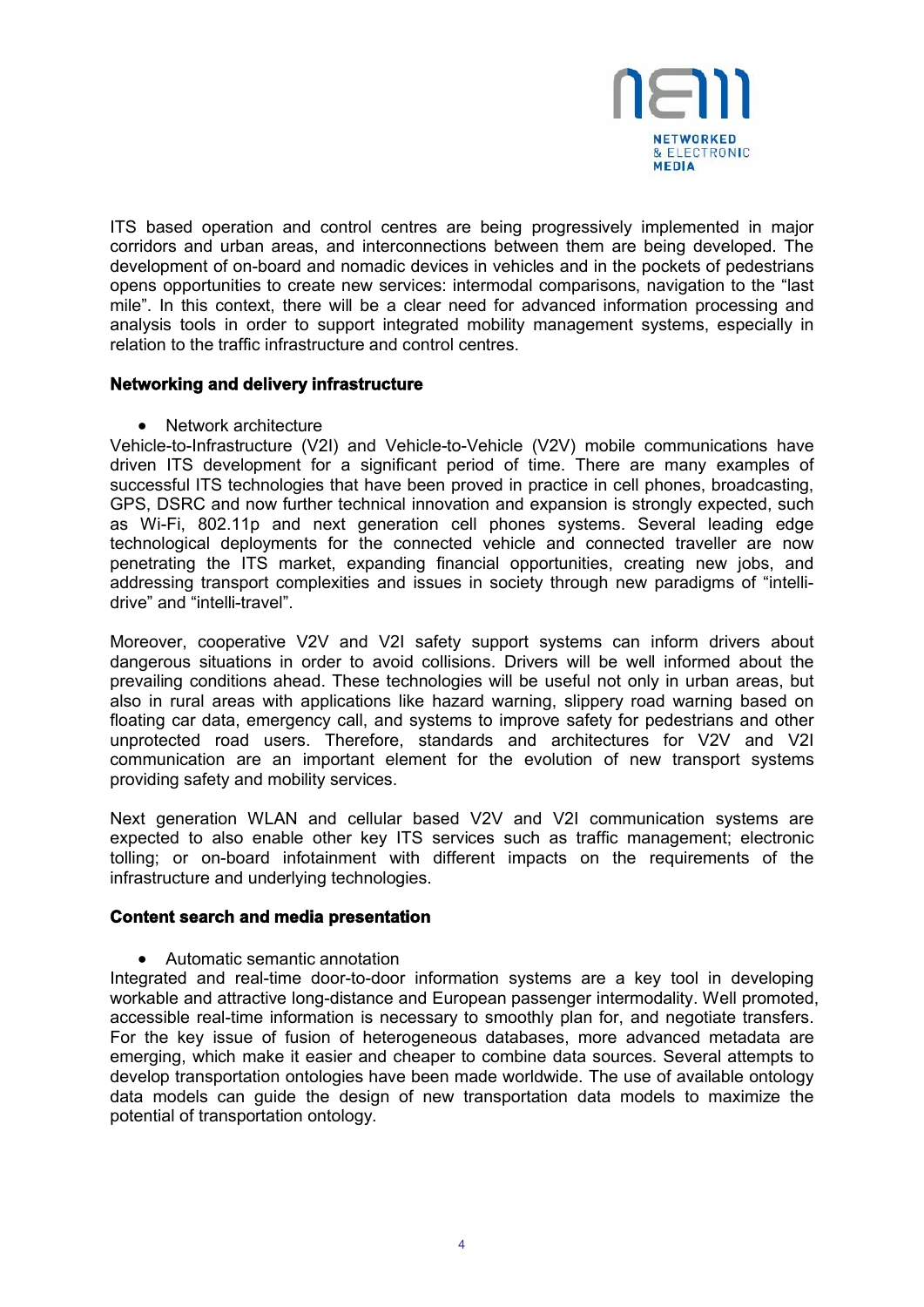

• User-system interaction

Over the last decade, Passenger Information Systems (PIS) have evolved from standalone simple audiovisual displays to multimodal integrated systems that keep passengers informed and entertained during their journey in public transit systems (metro trains, commuters, station platforms, busses or bus shelters). Current information systems include multiple technologies, for example advanced visual displays, public address systems, emergency intercom, IP networks, wireless networks or video streaming. These systems deliver real time information seamlessly in vehicles, directly to personal mobile devices and in stations while being controlled and managed from a single control centre.

On the other hand, the use of interaction technologies such as speech and gesture recognition when driving or travelling is important in order to combine driving and service access without reducing safety, as well as making mobility agile and comfortable.

• Effective recommendation systems

Transportation management involves solving diverse decision making problems, which are basically related to the appropriate route and carrier selection. Such issues mainly arise due to the variety of the preferences of the customer (e.g. cost limitations, loading preferences, delivery dates) and the service resources of the carrier (e.g. transportation media, available itineraries, capacity). The matching between the above preferences and offered services cannot be easily handled manually, as in most cases, there are a lot of alternative options, while time and money limitations are ubiquitous. The customer should be assisted in order to properly evaluate the proposed alternatives and make his/her final decision. Effective recommendations will be based on specially developed algorithms for retrieving optimal and sub-optimal solutions.

#### **Technology drivers and enabling technologies**

• Security, privacy and trust

The widespread deployment of in-vehicle telematics and applications will imply the storage and exchange of a huge amount of personal data. It is important that these services ensure an adequate compliance to the privacy regulations, and include security mechanisms that the misuse of this data from external unauthorised parties. Otherwise, users may lose trust in these services, which may lead to a lack of demand. Adequate privacy enhancement technologies and security mechanisms at the design phase may solve these issues. There is an urgent need to design secure ITS, respecting privacy and data protection regulation.

Contextual awareness

The implementation of information technologies with ubiquitous networks, using a wide range of sensors, mobile and nomadic devices, can enhance multimedia services offered to the transport systems users. A primary benefit from the user perspective is that interconnected services for public transportation minimise delays for transit after the information is provided to users. Several innovative technologies should be analysed, such as location tracking of users and transportation modes, real time traffic management, and geographic information required to develop user-based services on demand for public transport users.

Already existing examples include air travel, where in-flight entertainment systems are commonly installed on the long-haul aircraft to improve the satisfaction of the passenger. Moreover, real-time mobility and traffic information can benefit from context-aware services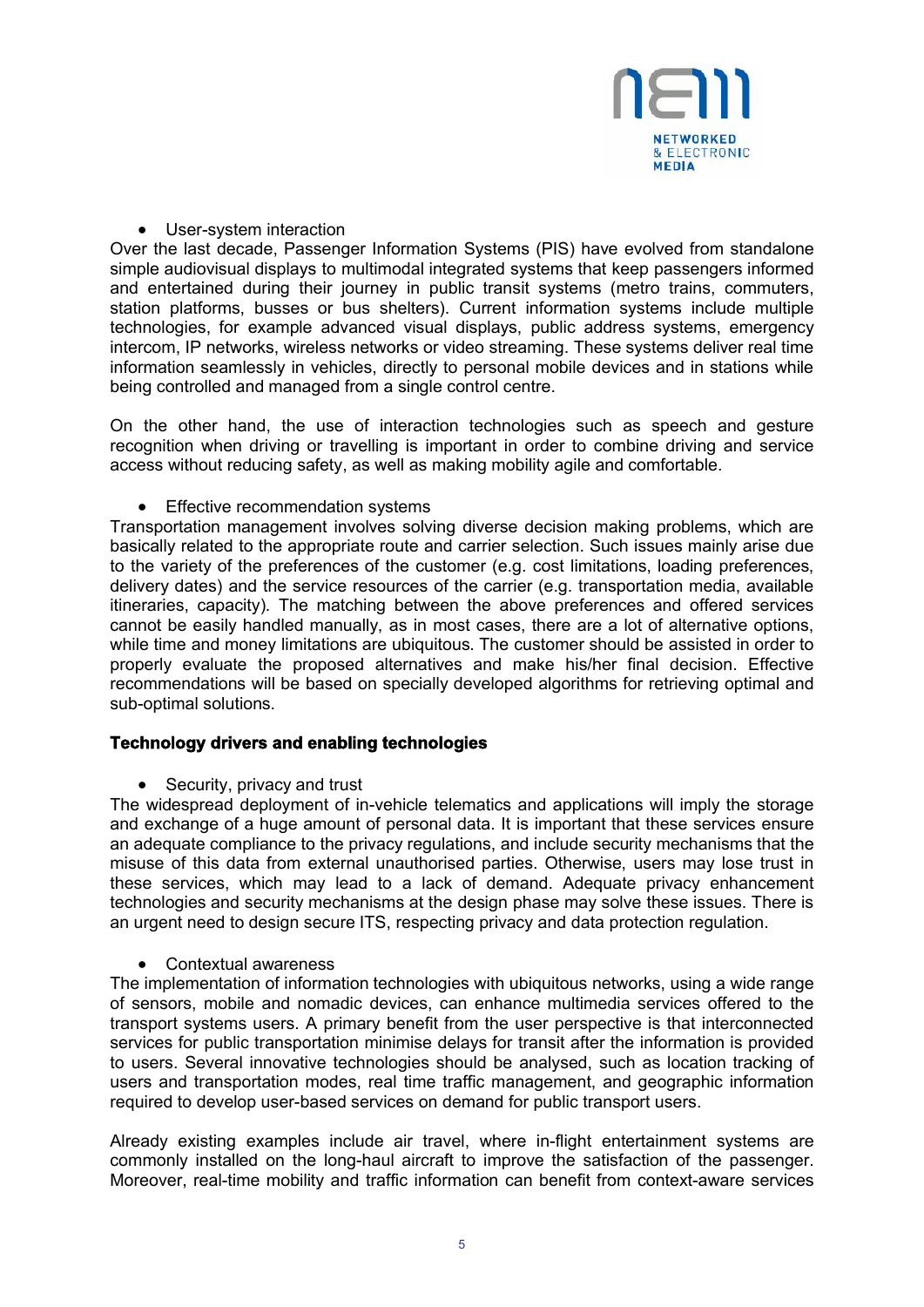

like real time updatable Local Dynamic Maps. This technology is based on the integration of standard digital maps with dynamic and local information collected by the infrastructure or by the vehicles.

However, current available systems are not context-aware, so the entertainment services do not necessarily improve the comfort level of the passenger. New approaches are being developed to provide personalized services based on his/her personal demographic information, activity and even physical and psychological state.

• Charging and paying

It is agreed that e-ticketing is a crucial component for improving transport, enabling multimodality and gaining a better knowledge of the customer. However, passenger information is also a major factor, so local government and transport operators should coordinate their approaches regarding ticketing and passenger information. This management implies a common approach between different actors: integrators, hardware providers, application suppliers (Internet, NFC), telco operators.

Actors in the transport industry can generate new revenue streams and increased traveller satisfaction by strategic deployment of NFC (Near Field Communications) enabled mobile phones. Therefore, there could be an interesting convergence between the telecom and the transportation information, payment and advertisement markets.

On the other hand, electronic tolling systems are expected to expand throughout Europe and to conform to a common standard at EU level. Motorway operators will need electronic tolling systems that are easily operated by both the users and the concessionaires, in combination with adding value.

### **Conclusions**

The main contributions and challenges that should be targeted by the NEM Initiative related to the ITS sector can be summarized as follows:

- Technology, systems and services that contribute to safety, security, on-board entertainment, traffic management or efficient passenger transport to fulfil the ITS requirements.
- Interoperability of content and services is essential to provide ITS services at European level. Therefore, information exchange standards should be developed and implemented among public authorities, transport operators and ITS providers.
- The NEM Initiative should foster regulation policies and standards for Vehicle-to-Infrastructure and Vehicle-to-Vehicle communications as a key element to provide safety and mobility services.
- Codes of Practice for the design of secure ITS covering privacy and data protection should be developed in order to ensure and adequate compliance to the privacy regulations.
- Leading edge technological deployments of connected vehicles and travellers are expected to expand business opportunities for the NEM sector through new paradigms such as "intelli-drive" or "intelli-travel".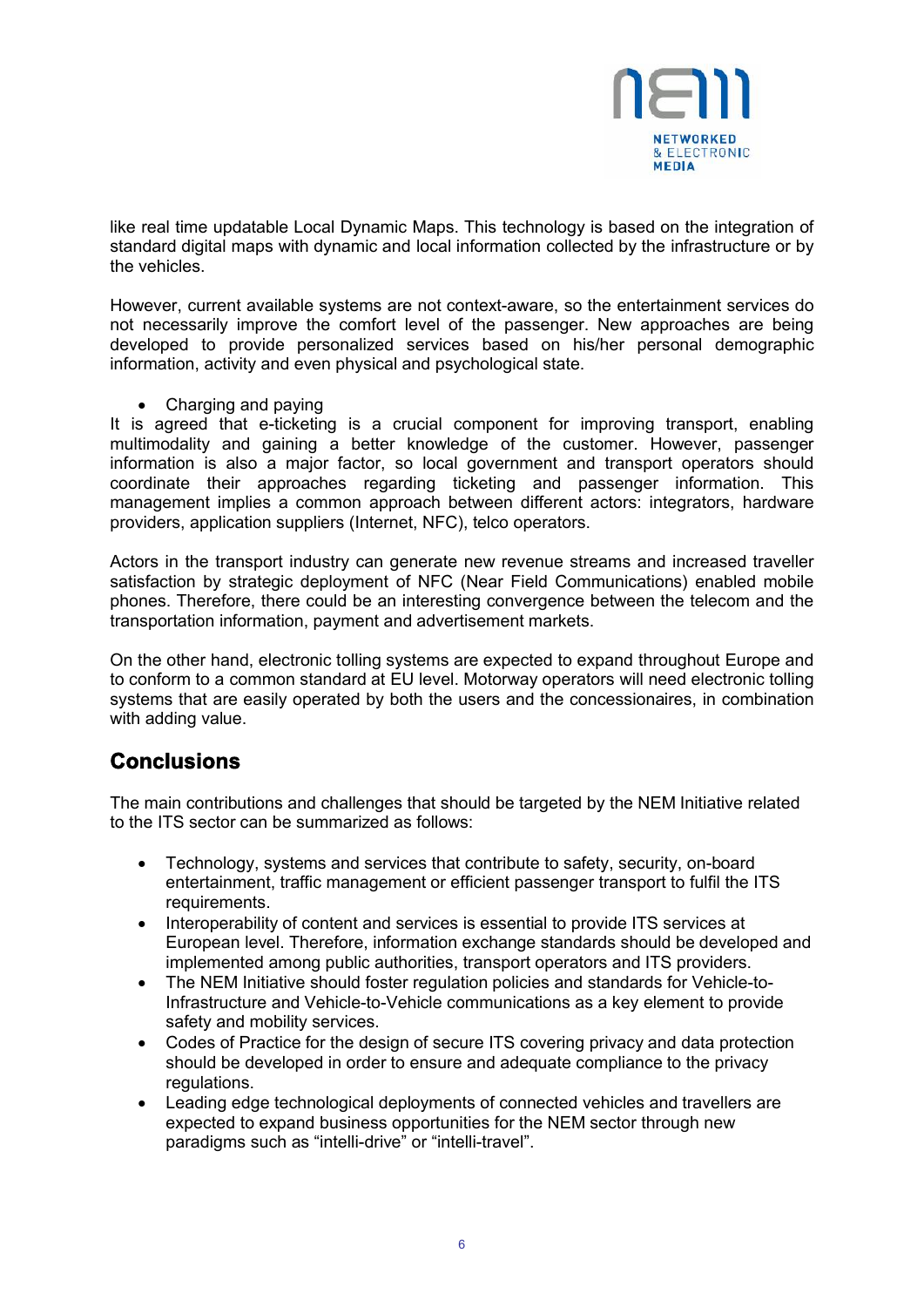

#### Contributors to the document

| <b>Name</b>         | Organization               |
|---------------------|----------------------------|
| Oihana Otaegui      | Vicomtech                  |
| Maria Teresa Linaza | Vicomtech                  |
| Amadeo Enrico       | <b>ST Microelectronics</b> |
| Enrique Areizaga    | Tecnalia                   |
| Julián Seseña       | Rose Vision                |

The authors would like to thank also the comments from Vali Lalioti, Halid Hrasnica, Wendy Moreno and Artur Krukowski.